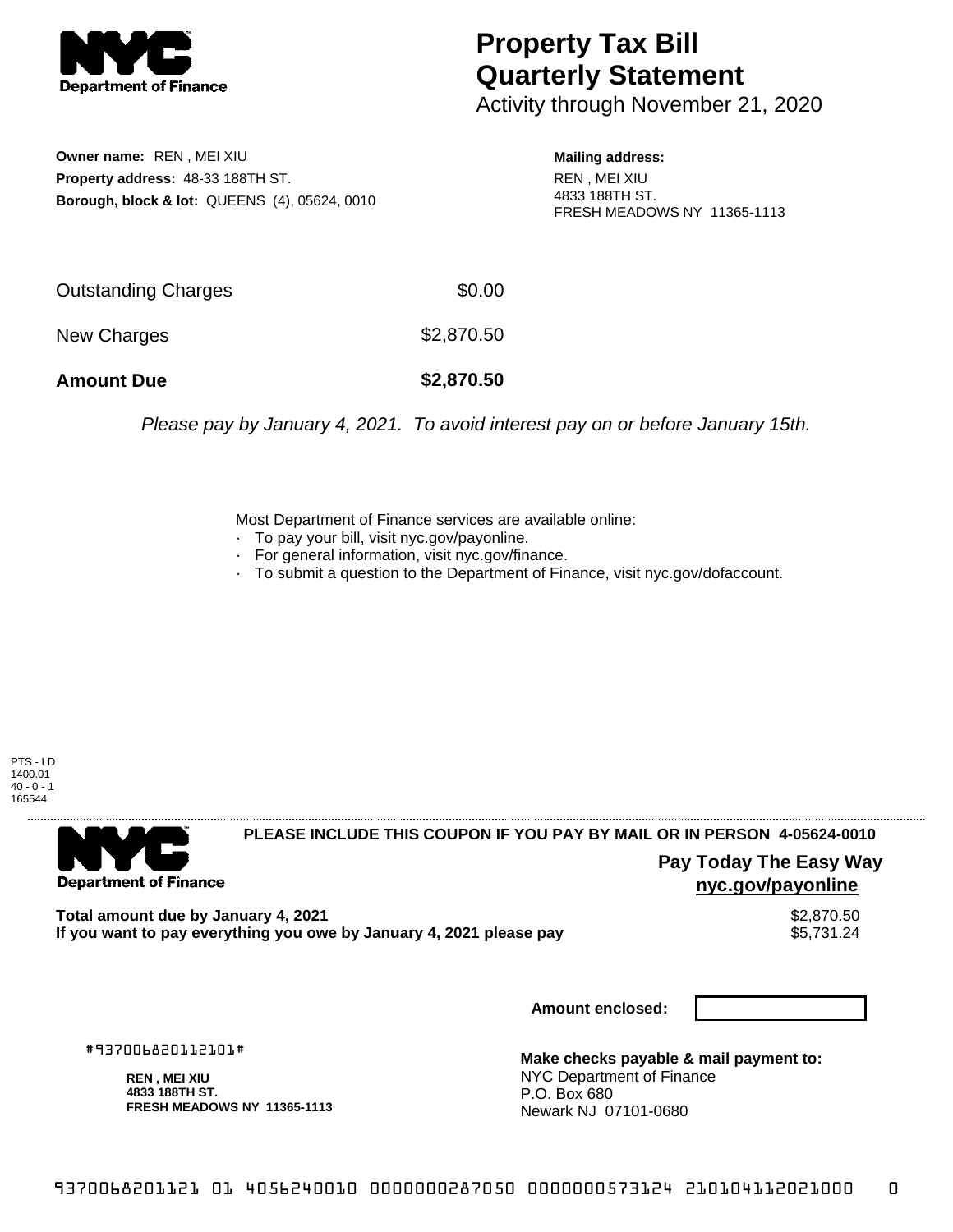

| <b>Previous Charges</b>                                             |                      | Amount<br>\$0.00 |                         |
|---------------------------------------------------------------------|----------------------|------------------|-------------------------|
| Total previous charges including interest and payments              |                      |                  |                         |
| <b>Current Charges</b>                                              | <b>Activity Date</b> | <b>Due Date</b>  | Amount                  |
| Finance-Property Tax<br><b>Adopted Tax Rate</b>                     |                      | 01/01/2021       | \$2,904.84<br>$$-34.34$ |
| <b>Total current charges</b>                                        |                      |                  | \$2,870.50              |
| <b>Tax Year Charges Remaining</b>                                   | <b>Activity Date</b> | <b>Due Date</b>  | <b>Amount</b>           |
| Finance-Property Tax<br><b>Adopted Tax Rate</b>                     |                      | 04/01/2021       | \$2,904.84<br>$$-34.34$ |
| Total tax year charges remaining                                    |                      |                  | \$2,870.50              |
| If you want to pay everything you owe by January 4, 2021 please pay |                      |                  | \$5,731.24              |
| If you pay everything you owe by January 4, 2021, you would save:   |                      |                  | \$9.76                  |
| <b>Overpayments/Credits</b>                                         | <b>Activity Date</b> | <b>Due Date</b>  | Amount                  |
| Refund Available                                                    |                      | 07/01/2017       | $$-165.05$              |
| Refund Available                                                    |                      | 07/01/2017       | $$-165.05$              |

**Total overpayments/credits remaining on account \$659.04**

You must apply for a refund or a transfer of credits resulting from overpayments within six years of the date of **the overpayment or credit. Please note that overpayments and credits are automatically applied to unpaid taxes.**

Refund Available 07/01/2017 \$-164.47 Refund Available 6 **164.47** \$-164.47

## **Home banking payment instructions:**

- 1. **Log** into your bank or online bill pay website.
- 2. **Add** the new payee: NYC DOF Property Tax. Enter your account number, which is your boro, block and lot, as it appears here: 4-05624-0010 . You may also need to enter the address for the Department of Finance. The address is P.O. Box 680, Newark NJ 07101-0680.
- 3. **Schedule** your online payment using your checking or savings account.

## **Did Your Mailing Address Change?** If so, please visit us at **nyc.gov/changemailingaddress** or call **311.**

When you provide a check as payment, you authorize us either to use information from your check to make a one-time electronic fund